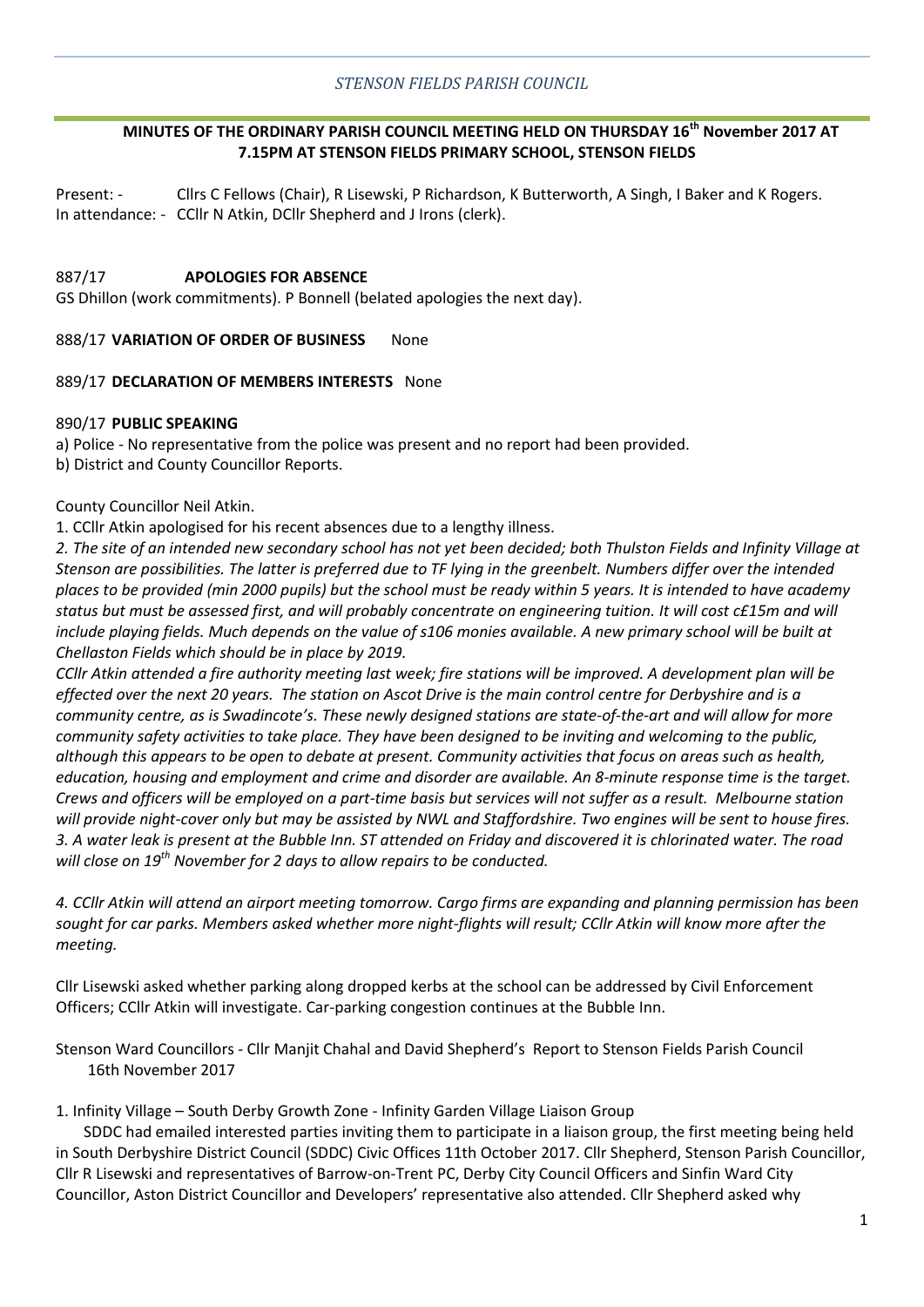Chellaston were invited and was told that a small part of the development was in Chellaston. The minutes of the meeting have been circulated to councillors but Cllr Shepherd's opening comments stating that since the matter had not come before SDDC full council that the process be shelved and proper debate and consultation held and that other sites in South Derbyshire were more appropriate for a Garden Village. The existing and proposed transport infrastructure is totally inadequate to cater for a further 1200 houses identified in the Expression of Interest (EoI). This is in addition to the 2000 houses agreed to the south of Wragley Way under the SDDC Local Plan – Part 1. The development is envisaged to fund the South Derbyshire Integrated Transport Link (SDITL), Cllr Shepherd reminded the meeting that the SDITL was envisaged to link up with the roundabout at Rykneld but has been left out of the plan only to be completed at some future date as phase 2. Cllr Shepherd said that the lack of phase 2 could lead to heavy vehicular traffic using phase 1 as a route to the proposed A50 Junction. Additional matters discussed included affordable and social housing, medical facilities and the road infrastructure. A further meeting is planned for 29th November.

2. SDDC Press Release 3rd January 2016 - £400,000 Government Contribution

Cllr Shepherd (who had lodged a Freedom of Information (FoI) request regarding the £400,000) asked what had become of the money. When the grant of money was announced both he and Cllr Chahal had proposed that residents should be consulted regarding the use of the money. They suggested that it could be used to construct the footbridge over the railway line to enable two-way traffic on Stenson Road. The meeting was told that only £214,000 was allocated to SDDC, £75,000 of which will be used for transport modelling and that a Project/Partnership Manager and an Assistant Project/Partnership Manager would be employed for 12 months on £60,000 and £30,000 respectively. An amount of about £49,000 would remain unallocated to "facilitate other tasks". The remainder of the money will go to Derby City Council. Cllr Shepherd expressed his disappointment that the government grant was being spent on bureaucracy rather than for the benefit of residents.

3. Infinity Garden Village – Complaint from the Minority Group Regarding what they believe to be a Breach of SDDC Constitution

The leader of the minority group on SDDC made an official complaint regarding the process undertaken when the area was selected under the government's Garden Village initiative. The senior SDDC legal officer has compiled a report and an investigation is to be held. The Chief Executive has informed Cllr Shepherd that he will be interviewed and asked to substantiate his concerns regarding the process. As yet only senior members have seen the report. Cllr Shepherd has expressed his reservations that an internal SDDC inquiry will resolve the matter and has indicated his intention to refer the matter to the Local Government Ombudsman.

4. Damaged Canal Bridge – Barrow on Trent

The damage to the bridge was reported to Cllrs Chahal and Shepherd by a number of residents.

The Canal and River Trust was informed of the dangerous situation whereby the northern side of the bridge had been hit by traffic and the top brick courses had been moved approximately 4cm towards the canal. The danger being that if the bridge was subjected to impact again when a barge was passing under the bridge, a large part of masonry could damage or sink the barge or injure anyone on deck. It is a matter of speculation regarding the type of vehicle which has caused the damage. It is the opinion of the District Councillors that a car would be unlikely to cause the damage and that a lorry or an agricultural vehicle may be responsible. When the Canal and River Trust failed to respond to the warning sent, Cllr David Shepherd raised the matter at the Repton Area Forum held in Stenson Fields School on 10th October 2017. The clerk was asked to report the damaged bridge again to the Canal and River Trust and to request a copy of Derby City Council's travel plan respecting the development within the City boundary to the south of Wragley Way. The problem of inappropriate construction vehicles using the canal bridge appears to be increasing. A Stenson Fields Parish Councillor saw a construction vehicle leave the development on Wragley Way and struggle to pass over the bridge. A further complication is the planning application for100 dwellings on Deep Dale Lane; councillors will remember the unfortunate experiences with construction vehicles over the canal bridge at Stenson Bubble during the building of the new development on Sinfin Lane. *Awaiting response from the clerk to the Area Forum.* 

#### 5. Play Equipment – New Development

Residents of the new development were extremely disappointed by the standard of the play area and the poor equipment provided. Stenson Ward District Councillors arranged meetings with the Open Spaces and Facilities Manager and the Principal Planning Officer. All agreed that the provision by the developers is totally inadequate; Cllr Shepherd met with Senior SDDC officers to discuss improvement and more appropriate equipment. District Councillors were so worried about the dangerous state of the play area that they asked the developers to cordon it off and close it. The Open Spaces Manager (who has since left SDDC) liaised with the company chosen to design an acceptable facility. Hags of Selby submitted a proposal which removed the grass mounding, planned to remove the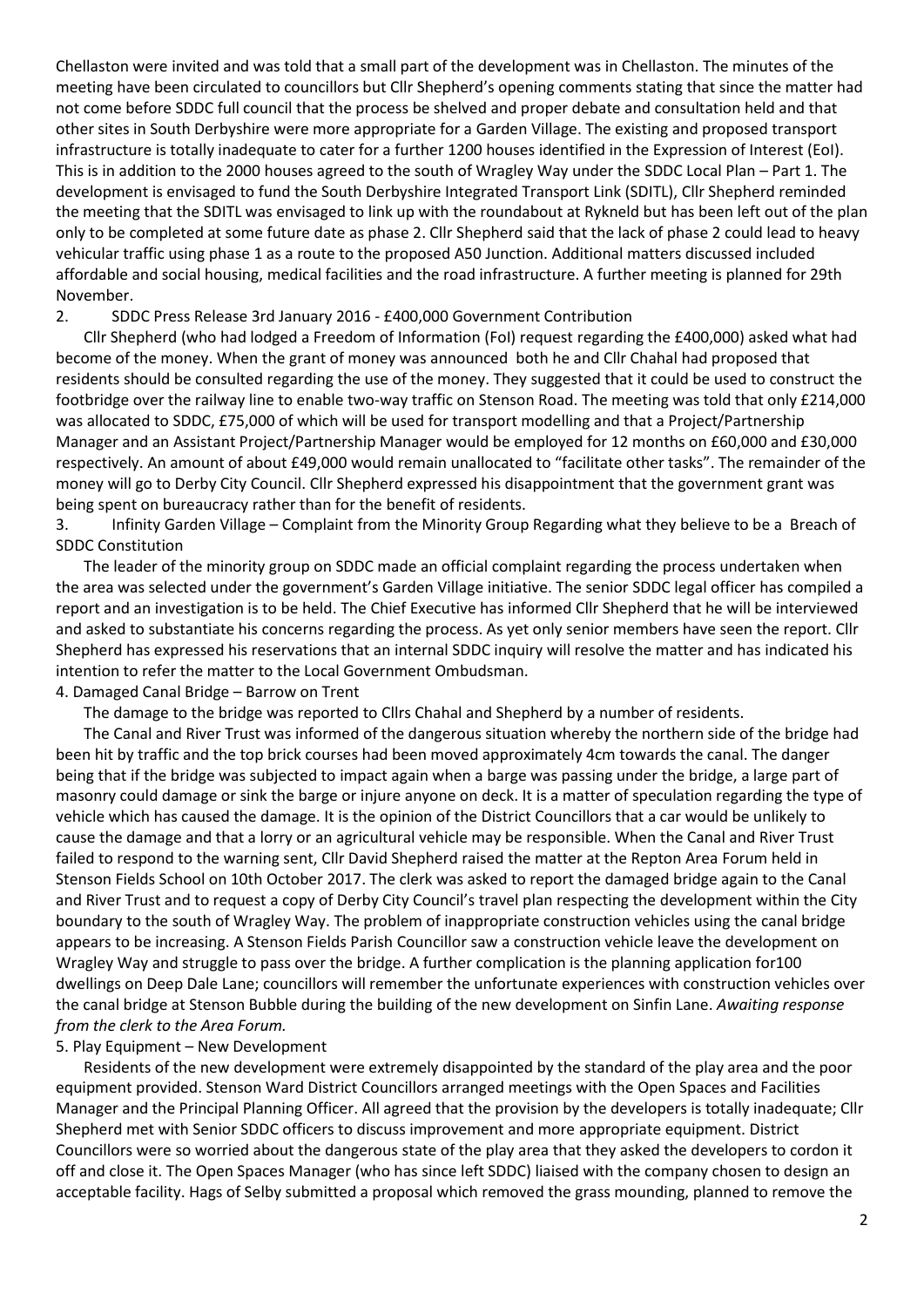planks and then install stepping pods and balance beams which would provided more play value and remove trip hazards. Glacial boulders will be provided and since they weigh over 500 kg each, they will not be able to be moved or rolled. An additional bin will also be provided. When the Open Spaces Manager left, the project was picked up by the Senior Enforcement Officer who took up Ward Councillors' concerns regarding the solid fence and the effectiveness of the post and rail fence being insufficient to prevent dogs entering the play area. The equipment will be manufactured in December with an installation date of January 2018.

6. Public Open Spaces – Bollards to Prevent Traveller Incursion

In the summer a number of travellers accessed the POS to the north of Witton Court. Ward Councillors reiterated that the bollards they originally insisted SDDC to provide should be inspected and replaced where necessary. This was done but Cllrs Chahal and Shepherd walked the POSs and noted where replacements are still needed to prevent re-occupation by travellers. It should be noted that South Derbyshire has an excellent record for providing official sites for travellers.

7. South Derbyshire District Council - New Website. SDDC has revealed it's new, user-friendly website. Cllr D Shepherd

Further issues arose for DCllr Shepherd:

Members asked if the change to Arriva's number 7 bus route can be changed as this is a long-standing issue. DCllr Shepherd will invite the company to his surgery to discuss.

Cllr Butterworth complained that mud is rife on Wragley Way near to the new building development around the sales pitch area. DCllr Shepherd said contractors should wheel-clean their vehicles and offered to refer this to Gaynor Richards so she can enforce the requirement on the builders.

DCllr Shepherd reported drug-dealing to the police at the SNM and regretted to say that they seemed disinterested. He continues to monitor adoption of the balancing pond at Saxon Gate; and developers cutting the inside of the Stenson Road hedge (from Grampian Way to the railway bridge). DCllr Shepherd has received complaints about dim street lights although this is attributed to new diffused bulbs being used. He hopes that the new community centre will be completed by end-2018 but more likely to be into 2019 and will pursue contractors for a timely completion.

891/17 both district and county councillors left at 8.05pm.

# 892/17 **TO APPROVE THE MINUTES OF THE PARISH COUNCIL MEETING HELD ON 19th October 2017**

These were approved and accepted as a true record after which they were signed by the chairman.

# 893/17 **TO DETERMINE WHICH ITEMS IF ANY TO BE TAKEN WITH THE PUBLIC EXCLUDED -** None.

# 894/17 **CHAIRMAN'S ANNOUNCEMENTS AND REPORTS.**

The chairman received notification that SDDC's Local Plan Part 2 has been adopted; and received a document form Derby City Council outlining its local plan.

# 895/17 **CLERK'S REPORT & CORRESPONDENCE**

1. Members **agreed** to accept the website administrator's views over a hit-counter on the website. 2. Yorkshire bank now charges a monthly fee for use of the current account. Members **agreed** that the clerk ask them to waive this or council will move to another bank.

# 896/17 **Matters for Decision or Discussion:**

a) Police Issues/Speed Limits/Road Safety. Generally discussed earlier although Cllr Lisewski added that he reported speeding cars on Grampian Way to CREST (Derbyshire Road Safety Partnership); however due to cutbacks there is little to be done. Cllr Lisewski rued that 5 burglaries had occurred recently around the pub and shopping area. One in Padstow Close was particularly disturbing and showed open brazenness because it occurred in the early evening. The police website recorded 18 incidents for Stenson Fields in September (burglaries 4, ASB 4, violence and Sexual behaviour 6, other theft 1, vehicle crime 2, criminal damage and arson 1). Clerk to write to the Derbyshire police sergeant highlighting our concerns.

Cllr Rogers reported a speeding car along Arleston Lane but failed to obtain the registration number. Any such incident can be reported to the police 101 number if a registration number is provided.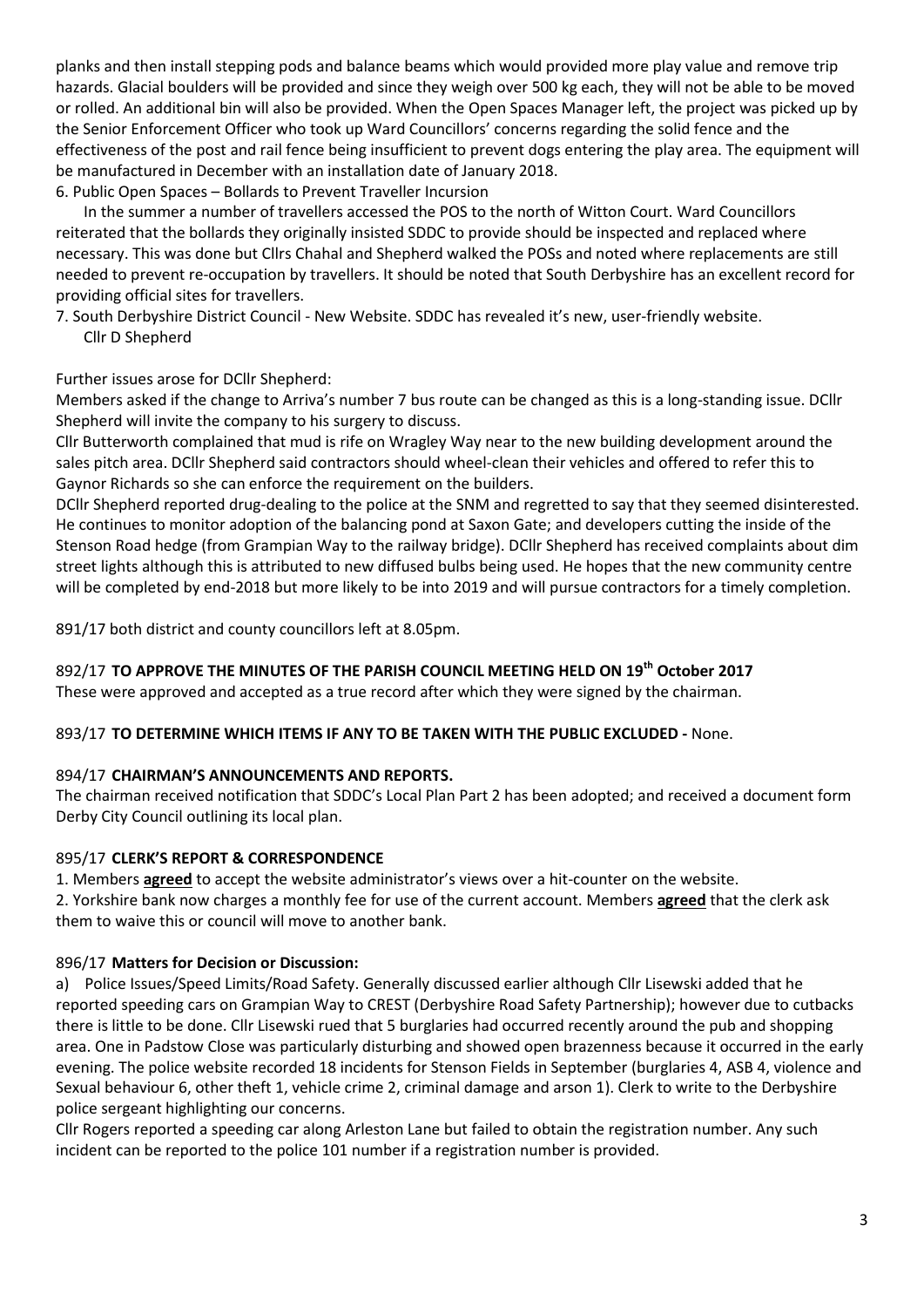b) Saxon Gate at Newton Village Development, Stenson Road. Cllr Lisewski noted that some residents have asked when the new community centre will be built. Cllr Richardson complained of the footpath to the rear of Saxon Gate that floods and becomes impassable; clerk to tell DCllr Shepherd.

c) Environmental issues (trees, bulbs etc). Clerk received a message from a resident on Arleston Lane – old toys had been dumped at the waste bin. Clerk reported this to SDDC's clean team after which they were removed. However, Cllr Butterworth noted that bin liners of dog waste are sometimes deposited here. The dog bins at Zetland Crescent and Blankney Close have not yet been replaced; clerk to remind SDDC. Clerk also to ask for notices to deter dog fouling that may be placed in the area.

The chairman mentioned that Biffa did not collect from our bin at the school again last week which means it has not been emptied on 3 occasions. Clerk to write to tell them and demand a refund for these non-collections.

d) Lengthsman Scheme. The chairman handed the lengthsmens' work sheets for October; chairman to provide projected hours worked in November next week.

e) Awareness of LGA Regulation regarding members' attendances. Under Section 85 (1) of the LGA 1972 any member absent for a period of six consecutive months is liable to be disqualified. However this requirement can be waived if the council approves the absence before the expiration of the 6-month period; this must be by a resolution of the council.

f). Social media policy; held over to the next meeting. In the meantime members should consider the operation of the website by a councillor which includes the use of a social network platform. Cllr Singh will assess and create a report for circulation to members before discussion at the next meeting.

g) Boundary change details; none received to date. The chairman noted that a planning application (9/2017/0922) contains useful maps that may be perused.

h) s106 funds being reclaimed by the developers (in respect of local health care provision). Cllr Lisewski said during discussion at the Infinity Village Liaison Group meeting it was suggested that £260k should be provided by developers for this purpose. That said, it must be spent within 3 years or will be lost i.e. retained by developers. DCllr Shepherd will raise this at the next Liaison Group meeting on 29<sup>th</sup> November (which will also be attended by Cllrs Fellows and Lisewski).

i) Budget review. Members perused the budget and a finance meeting to be held soon to finalise.

j) Civil award for the chairman. **Resolved:** chairman to receive a long-service award, clerk to look into and report at the next meeting.

k) To decide a date for the December meeting. **Resolved:** 14<sup>th</sup>.

# 897/17 **PLANNING**

10. To consider planning applications:-

9/2017/1139 - PRIOR NOTIFICATION OF A LARGER HOUSEHOLD EXTENSION WITH EAVES OF 2.500 METRES AND MAXIMUM HEIGHT OF 2.900 METRES EXTENDING 5.000 METRES FROM THE REAR WALL AT 5 BUTTERBUR CLOSE STENSON FIELDS. **Resolved:** no objection.

9/2017/1163 - THE ERECTION OF A FIRST FLOOR SIDE EXTENSION AND SINGLE STOREY REAR EXTENSION AT 106 BEAUFORT ROAD STENSON FIELDS. **Resolved:** no objection.

9/2017/1169 - THE ERECTION OF A SINGLE STOREY REAR EXTENSION AT 170 WRAGLEY WAY STENSON FIELDS. **Resolved:** no objection.

9/2017/1124 - PRIOR NOTIFICATION OF A LARGER HOUSEHOLD EXTENSION WITH EAVES OF 2.6 METRES AND MAXIMUM HEIGHT OF 3.6 METRES EXTENDING 4.0 METRES FROM THE REAR WALL AT 32 TREGONY WAY STENSON FIELDS. **Resolved:** no objection.

9/2017/0922 - OUTLINE APPLICATION (ALL MATTERS TO BE RESERVED) FOR THE RESIDENTIAL DEVELOPMENT OF UP TO 100 DWELLINGS INCLUDING INFRASTUCTURE AND ASSOCIATED WORKS ON LAND AT SK3430 7732 DEEP DALE LANE BARROW ON TRENT DERBY. **Resolved:** clerk confirmed that he has asked SCCD for hard copies of the application and also an extension of time for comment earlier today.

# **Decisions.**

9/2017/0950 - RETROSPECTIVE APPLICATION FOR A GAZEBO AT 42 EARLS DRIVE STENSON FIELDS: **Granted.** 30 Pilgrims Way - the shed was found to be permitted development so did not require the approval of the Council and the file on this has been closed.

# **Consultations.**

Update (if any) on numbers 6 & 27 Glencroft Drive. SDDC reported that works have been carried out to number 27 as well as 29. Clerk awaits a reply regarding number 6.